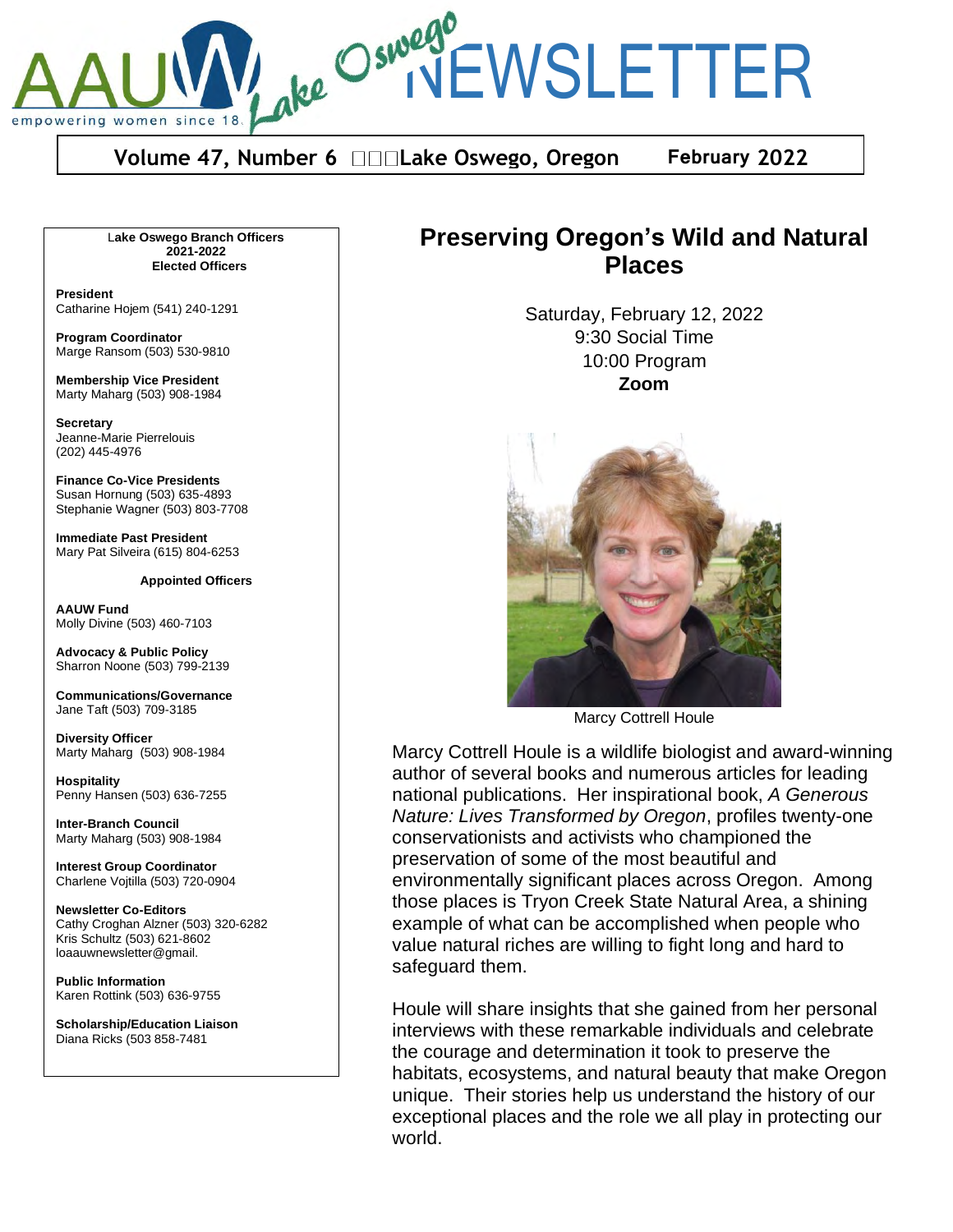#### **Connections** Catharine Hojem



My daily walks with our Labrador, Gil, are a 4:30 p.m. ritual, rain or shine. I suspect that the reason I am so committed is that walks are *everything* to him and his feedback is so delightful. He is seven but that doesn't stop him from engaging in impressive vertical leaps or his elite form of canine yodeling. Being able to make anyone *that* happy, doing something so seemingly insignificant makes my day a success, regardless of what else is going on.

Perhaps we all have recently been feeling that many of our collective efforts seem insignificant, compared to the scope of difficulties we're facing, but our AAUW mission, equity for women and girls, is not achieved in one dramatic gesture but in the consistent efforts we make over time, year in and out.

Contributing to fundraising, volunteering to do committee work, and being willing to participate on the board are all ways that we steadily move ahead, regardless of the obstacles. Perhaps it's even more important in challenging times to "stay the course" and do what has always been of value to us.

Happy Valentine's Day members! Our sweethearts of the month (among others) are our three volunteers for the nominating committee, Diana Ricks, Pam Berg and Pat Squire. Next time you have a chance, thank them for taking on this responsibility. The last two years have been really wonderful working with the existing officers/sweethearts Marty Maharg (Membership), Susan Hornung (Finance VP), and Stephanie Wagner (Co Finance VP). They have all worked so diligently in many kinds of un-tested situations and have left a legacy of jobs all very well done.

I know we all are looking forward to seeing how this committee has filled the vacant positions. Please consider volunteering your time or be willing, if you're asked, to step up to a new challenge. We will vote on our new officers at our virtual March meeting as well as present the award to our Named Gift Honoree. There will be time to also enjoy a Spring Tea with some delightful festive activities.

We are headed towards more chances for activity! Lobby Day became Lobby Evening, on ZOOM, and will be on February 15<sup>th</sup> and 16<sup>th</sup> at 7:00. Hope to see you all there where you will have a chance to gather with members in other branches and listen to the featured speakers. The annual state meeting will be April  $8<sup>th</sup>$ -10<sup>th</sup>. Unfortunately, it will be on ZOOM, not in Ashland but I'm looking forward to that setting in 2023.



Many hands make light work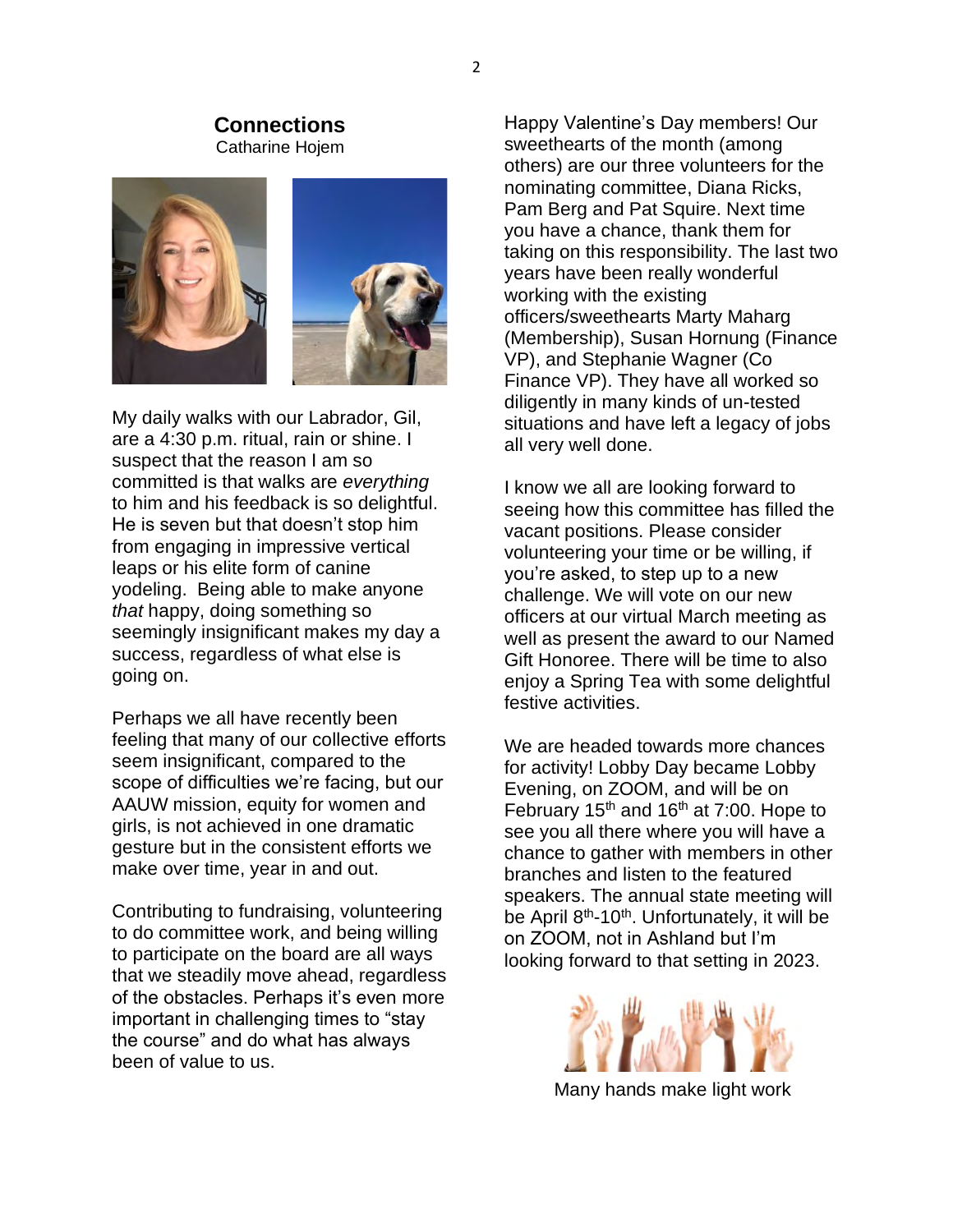#### **Book Blurb** Marge Ransom



Want to read a good love story? Then, look no farther than our February Branch Meeting speaker Marcy Houle's *A Generous Nature: Lives Transformed by Oregon*. Her twenty-one stories are "a love song to Oregon," one that is not hers alone, "but that of many who feel as I do, that we are privileged to live in one of the Earth's most exceptional places." $1$ 

There are genuine heroes here: men and women of all ages, all backgrounds and most with little or no prior experience with government or public policy. Each one found the way, somehow, to win their fight to whether it was to protect "Wild and Scenic" rivers, old-growth forests, or the high plains. They help us appreciate the personal conviction, as well as the structured planning and innovative legislation, it has taken to preserve these places for generations to come.

For a preview of this book and the success stories it celebrates, please check out the following short interview with Marcy Houle:

https://katu.com/amnw/am-northwestbooks-authors/a-generous-nature-bymarcy-houle

In addition to this book, you may be interested to read some more of Houle's award-winning books including, *Wings for My Flight: The Peregrine Falcons of Chimney Rock*, *The Prairie Keepers: Secrets of the Zumwalt*, and her latest, *The Gift of Caring: Saving Our Parents from the Perils of Modern Healthcare*.

<sup>1</sup> Marcy Houle, *A Generous Nature: Lives Transformed by Oregon*, Introduction.



\*\*\*\*\*\*\*\*\*\*\*\*\*\*

Mark your calendar for the important meeting coming up on **Saturday, March 12,** via Zoom. Per our bylaws, this will be our Annual Meeting, and it will include branch reports and the introduction of new members, as well as voting for new officers. We'll also honor a number of individuals who have given noteworthy service and support to LOAAUW.

There's more, though. After we conduct branch business, we'll move on to something that many of us look forward to every year: our Friendship Tea. Yes, it'll be a virtual event, but we'll try to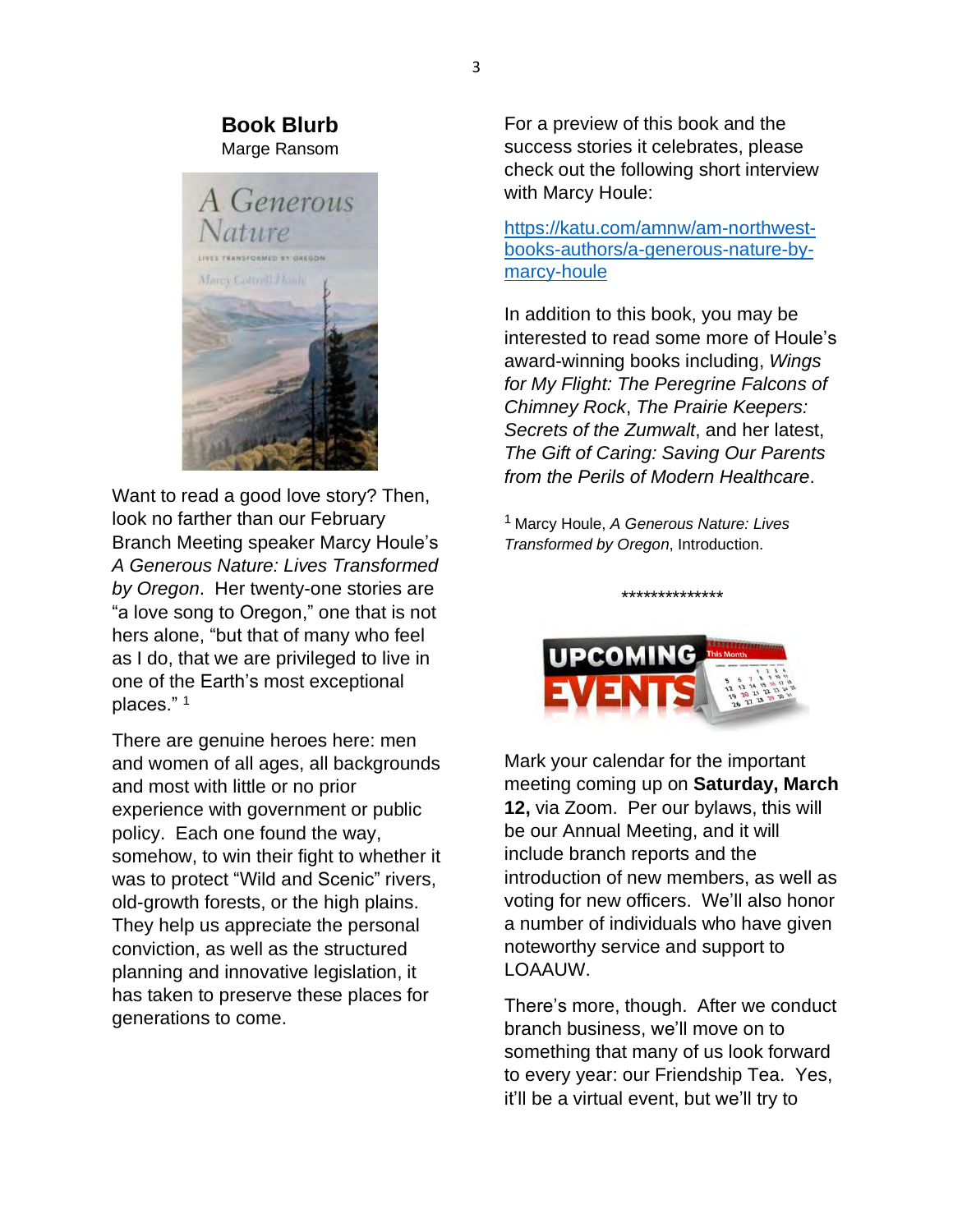make it fun and engaging. The main thing needed is your cheery presence. Note that the start time for the March meeting is  $3:00 \text{ pm}$  - tea time!

Watch for further information next month, but do plan now to attend.

## **LO AAUW Named Gift Honoree**

Molly Divine

Each year the AAUW Fund allows our branch to honor usually one or two members as Branch Named Gift Honoree(s) in recognition of their exceptional service over several years. The Honoree likely would have taken on many tasks or one very large one to promote AAUW's mission or to make our branch the warm, vibrant and inviting organization that it is. If you would like to nominate a member for this award, please send your suggestions to Molly Divine along with a short note about why she should be considered by **February 15.**

# **LO AAUW Fund Update**

Molly Divine

Our financial contributions make a difference. Nationally, fueled by our donors and supporters, AAUW's advocacy efforts have amplified women's voices in statehouses across the country, as well as in the halls of power in Washington D.C. We have fought to enact laws and policies that champion gender equity and to break down barriers limiting women's access and opportunity. Among our many accomplishments are helping to pass the Equal Pay Act of 1963; Title IX of the Education Amendments of 1972; the 1993 Family and Medical Leave Act; and the 2009 Lilly Ledbetter Fair Pay

Act. Our advocacy work continues through our Legal Advocacy Fund, Lobby Corps, Action Network and more.

\*\*\*\*\*\*\*\*

# **Advocacy and Public Policy**



**Lobby Day**  Sharron Noone

Lobby Day is on the way, but this year, it will be Virtual Lobby Evenings. AAUW of Oregon Lobby Evenings will take place via Zoom on **Tuesday, February 15 and Wednesday, February 16 beginning at 7:00 PM.**  The theme this year is the interplay of politics, policy making and partisanship.

Lobby Evenings kicks off on February 15th with Dick Hughes, a freelance journalist who writes the weekly "Capital Chatter" column for the *Oregon Capital Insider*. Not only is he consummately well informed, but he has a broad perspective and a great sense of humor. You can read one of his latest pieces entitled "Few policymakers engaged in long-term solutions vs short-term gains:"

https://www.oregoncapitalinsider.com/n ews/capitol-chatter-few-policymakersengaged-in-long-term-solutions-vsshort-term-gains/article\_dd2e68f0-69d9- 11ec-bf94-6f8713cec6ed.html.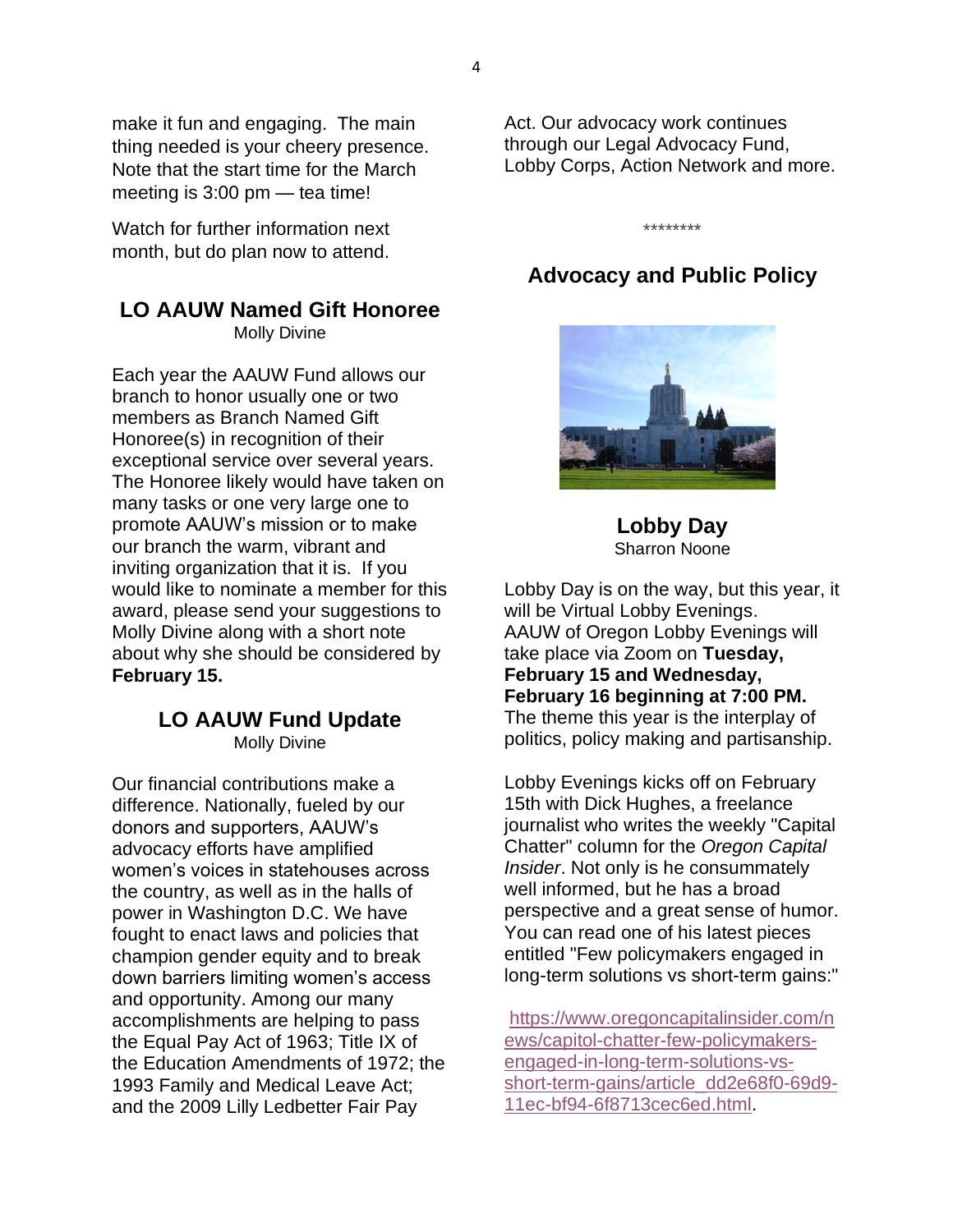The next day, February 16, there will be a panel of four new female legislators, including:

Representative Wlnsvey Campos (Democrat, District 28, Aloha), Representative Lily Morgan (Republican, District 3, Grant's Pass), Representative Lisa Reynolds (Democrat, District 36, West side of Portland) and Senator Akasha Lawrence Spence (Democrat, District 18, Portland).

Zoom invitations will be sent out before the event. You won't want to miss this!

## **Member Profile Connie Irwin** Marty Maharg



A native of Washington state, Connie spent her childhood in Des Moines and graduated from Washington State University with her degree in Home Economics and Education. During her senior year, she married her college sweetheart, John.

Connie began her career teaching Home Economics in Washington and Oregon schools including Oregon Episcopal School and Ninety-One

School in Canby. She later left teaching to become an administrative assistant in the health insurance industry. Additionally, Connie volunteered in two high school foreign exchange programs.

Husband John, a civil engineer who worked for the Oregon Highway Department, was involved in the construction of the Freemont Bridge. During a visit to the construction site, Connie was invited to stand on the bridge scaffolding.

Connie has two children and three grandchildren. Daughter Julie met her husband while studying in Finland. Son Mark teaches fifth grade in the Beaverton School District.

Living in Charbonneau, Connie joined Lake Oswego branch in 1995. Following John's death, she moved to Sellwood and continues to remain active in Lake Oswego branch. She currently chairs the Interpretive Books Interest Group. Notably, Connie was one of the three designers and quilters who made the beautiful Suffrage Quilt we raffled off as part of Lake Oswego's centennial celebration of woman suffrage. Lately, Connie also uses her sewing skills to make banners based upon spiritual art that she recreates in fabric for her church.

Connie enjoys traveling and her trips include New Zealand, Australia, Scandinavia and a safari in Tanzania. Her favorite, however, is Finland to visit her daughter and family.

## **Happy February Birthday!!**

Lynda Bigler  $\mathbb{R} \setminus \mathbb{Q}$ 

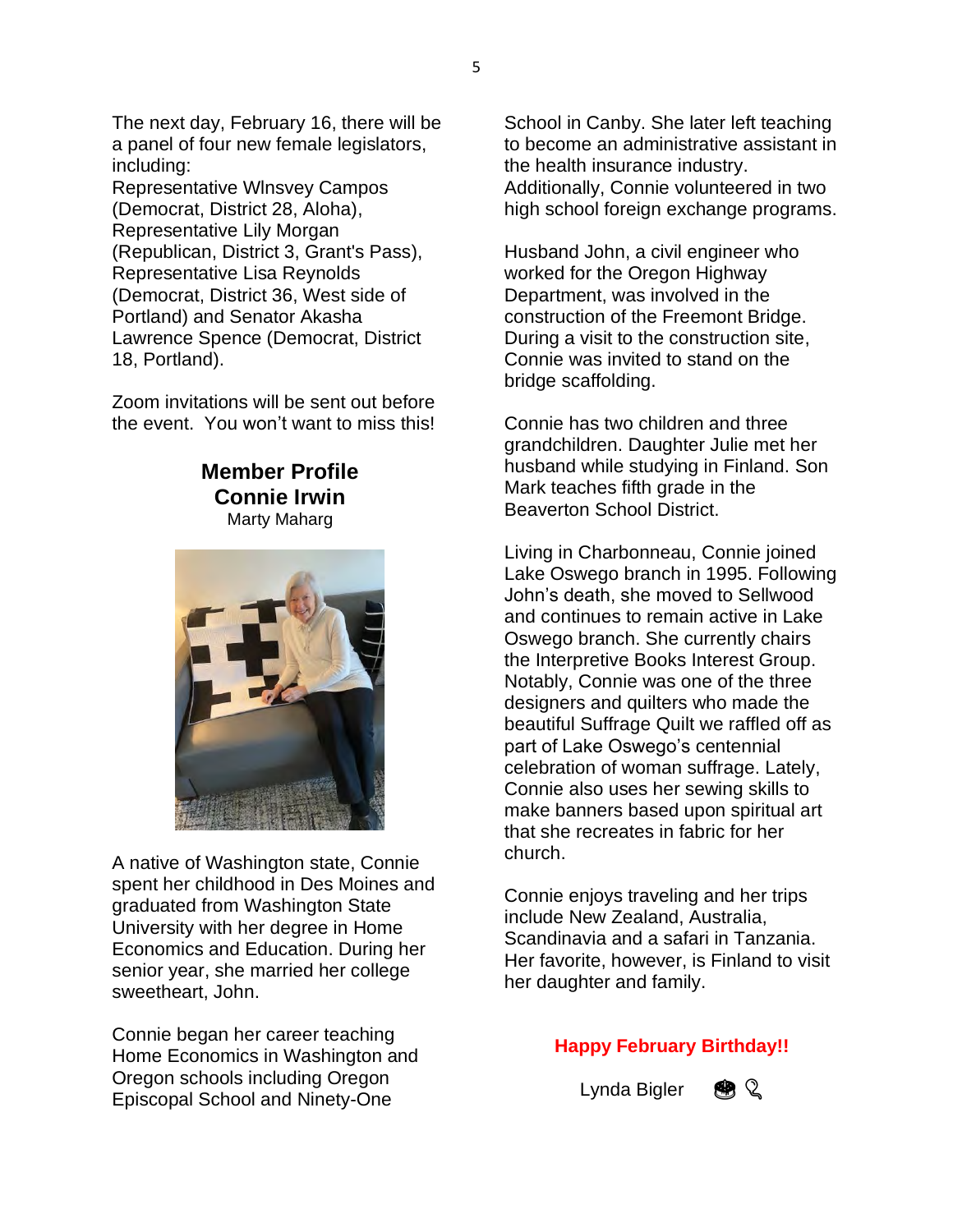#### **Interest Group Happenings**

Please confirm with group leader how your group is meeting

#### **Tuesday Books 4th Tuesday at 11:00am**

Date: February 22 Book: *The Shepherd's Life* by James Rebanks

Contact Lynda Bigler, libigler@easystreet.net

#### **Murder by the Book 2nd Wednesday at 12:00pm**

Date: February 9 Book: *The Searcher* by Tana French

Contact Jane Taft, taft.jane@gmail.com, Stephanie Carter, secarter1@gmail.com

#### **Interpretive Books 3rd Thursday at 9:30am**

Date: February 17 Book: *Counterparts: Literature* by Shakespeare/Johnson

Contact Connie Irwin, irwinconnie44@gmail.com

#### **Thursday Evening Books 4th Thursday at 7:00pm**

Date: February 24 Book: *Better Luck Next Time* by Julia Claiborne Johnson

Contact Suzanne Kaveckis, smkaveckis@icloud.com

**Non-Fiction Books 2nd Monday at 11:00am** Date: February 14 Book: *The Book of Eels* by Patrik Svensson

Contact Mary Pat Silveira, mpsilveira@usa.net

## **Story Telling (discontinued)\* 3rd Monday at 3:00pm** \*But please check in on the 21<sup>st</sup> at 3:00pm

Contact Catharine Hojem, hojem2@gmail.com

#### **Public Policy & Advocacy 3rd Friday at 11:00am**

Date: February 18

Contact Sharron Noone smnrrooe@aol.com

#### **Lunch Bunch 3rd Tuesday at 11:30am**

Lunch Bunch continues to evaluate the safest way to meet each month. Look for an email sometime in early February with specific plans.

Contact Marge Ransom at wrandmr68@yahoo.com or Charlene Vojtilla at charjoy8@gmail.com

#### **Delightful Dining**

Date: February 26 (tentatively) Time: 6PM Location: Home of Penny Hansen Theme: Thai cuisine

To RSVP, contact Jane Taft at taft.jane@gmail.com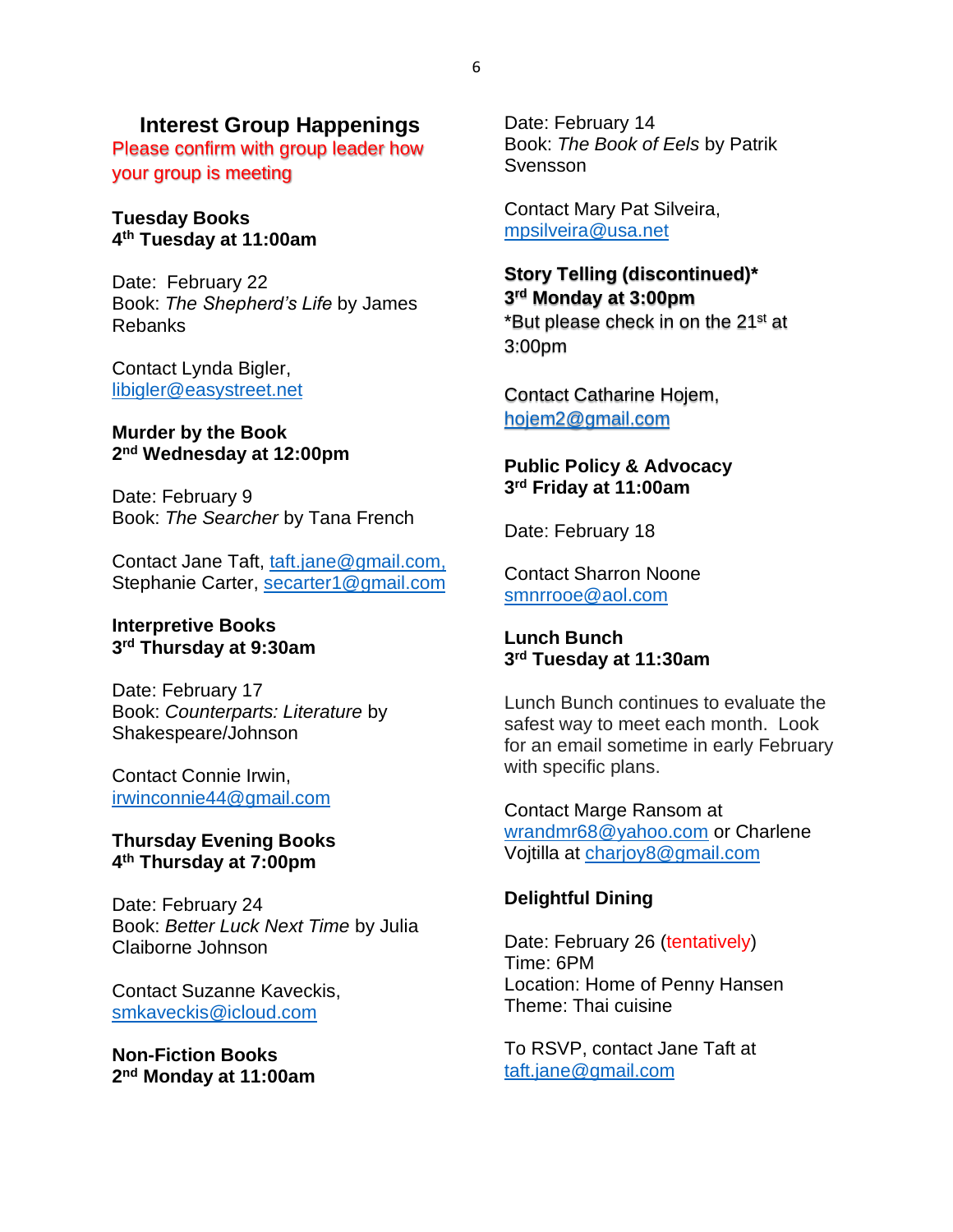| February 2022<br>Unless otherwise stated, all meetings will be via ZOOM |                                          |                                                        |                                                        |                                                         |                                                               |                                          |  |  |  |  |
|-------------------------------------------------------------------------|------------------------------------------|--------------------------------------------------------|--------------------------------------------------------|---------------------------------------------------------|---------------------------------------------------------------|------------------------------------------|--|--|--|--|
| <b>Sunday</b>                                                           | <b>Monday</b>                            | <b>Tuesday</b>                                         | Wednesday                                              | <b>Thursday</b>                                         | <b>Friday</b>                                                 | <b>Saturday</b>                          |  |  |  |  |
|                                                                         |                                          | $\mathbf{1}$<br><b>Board</b><br><b>Meeting</b>         | $\overline{2}$                                         | $\overline{3}$                                          | $\overline{4}$                                                | 5                                        |  |  |  |  |
| $\,6$                                                                   | $\overline{7}$                           | $\,8\,$                                                | 9<br><b>Murder by</b><br>the Book                      | 10                                                      | 11                                                            | 12<br><b>Branch</b><br><b>Meeting</b>    |  |  |  |  |
| 13                                                                      | 14<br><b>Non-Fiction</b><br><b>Books</b> | 15<br><b>Virtual</b><br><b>Lobby</b><br><b>Evening</b> | 16<br><b>Virtual</b><br><b>Lobby</b><br><b>Evening</b> | 17<br><b>Interpretive</b><br><b>Books</b>               | 18<br><b>Public</b><br><b>Policy &amp;</b><br><b>Advocacy</b> | 19                                       |  |  |  |  |
| 20                                                                      | 21<br><b>Story</b><br><b>Telling</b>     | 22<br><b>Tuesday</b><br><b>Books</b>                   | 23                                                     | 24<br><b>Thursday</b><br><b>Evening</b><br><b>Books</b> | 25<br><b>Friday</b><br><b>Books</b>                           | 26<br><b>Delightful</b><br><b>Dining</b> |  |  |  |  |
| 27                                                                      | 28                                       |                                                        |                                                        |                                                         |                                                               |                                          |  |  |  |  |